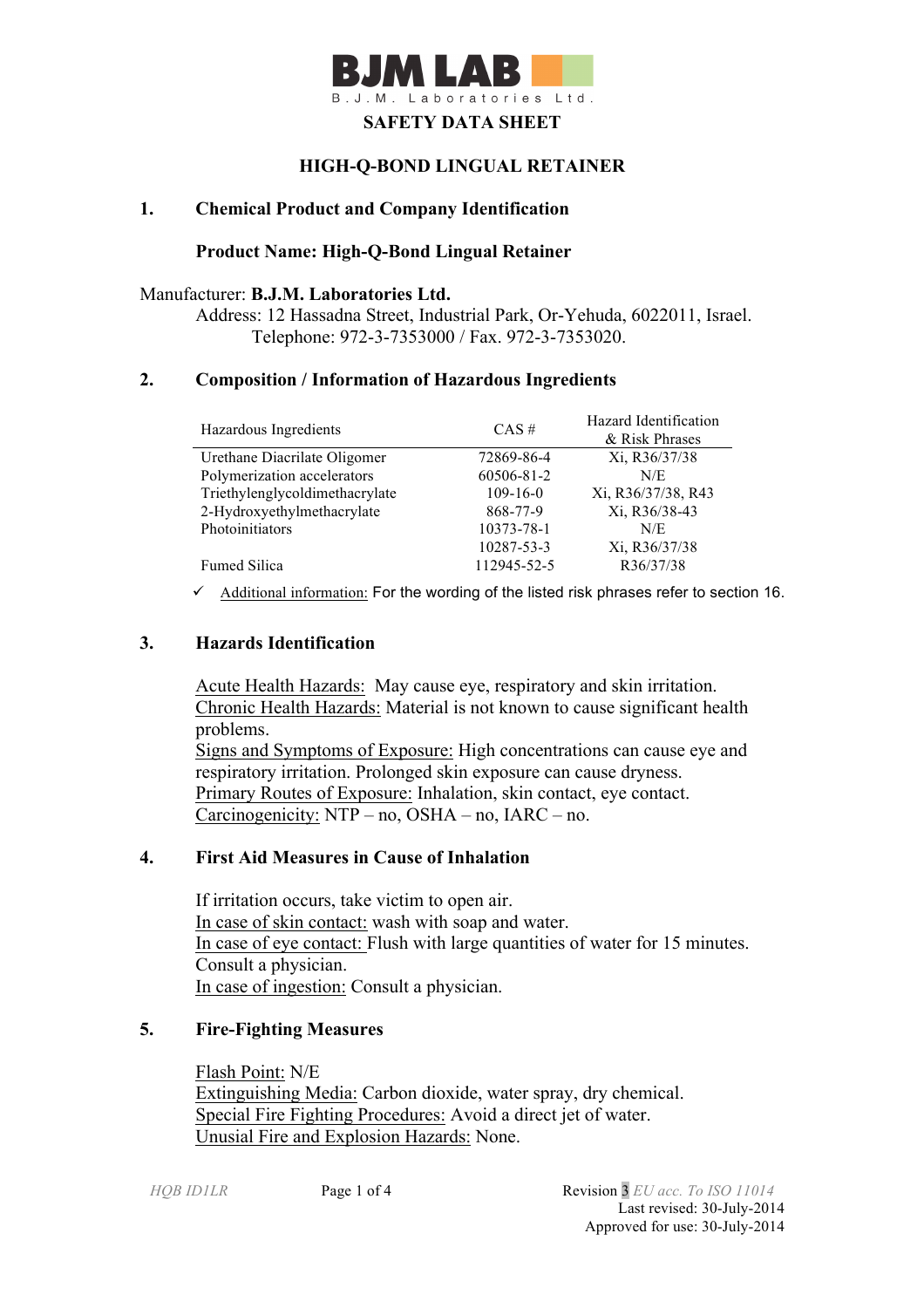

#### **6. Accidental Release Measures**

 Environmental Precautions: Avoid seepage into sewers and water supplies. Clean-Up Procedure: Contain spill and pick up material with a suitable absorbent material. Place absorbent into a container for later disposal. Clean spill area with detergent and water.

## **7. Handling and Storage**

 Handling: No special measures necessary if handled according to instructions. Storage: Keep container tightly closed when not in use. Store in a cool, dry location, away from light, open flames, contamination. Keep material in original packaging.

## **8. Exposure Controls/ Personal Protection**

 Exposure Controls: Use only in well ventilated areas. Hand and Skin Protection: Avoid unnecessary skin contact. Wear latex gloves when handling. Hygiene Measures: Remove spilled material from skin and clothing. Do not eat or drink when handling this material.

## **9. Physical and Chemical Properties**

Appearance: Light orange paste. Odour: Specific odor. Boling Point/ Range: N/E Evaporation Rate (water = 1):  $N/A$ Vapor Density ( $Air = 1$ ):  $N/A$ Solubility in Water: Insoluble

# **10. Stability and Reactivity**

 Stability: This material is stable. Hazardous Reactions: None if handled according to directions Hazardous Polymerization: May occur. Conditions to Avoid: Heat; UV-light. Incompatibility: Free radicals, reducing agents, heavy metal ions. Hazardous Decomposition Products: Carbon dioxide, carbon monoxide, acrylic decomposition products, depending on conditions of heating and burning.

#### **11. Toxicological Information**

Acute oral toxicity: LD50 (rat) > 5000 mg/kg Irritation of Skin: Dryness and Irritation possible upon prolonged exposure. Allergic Effects: Methacrylate sensitive individuals may exhibit an allergic reaction.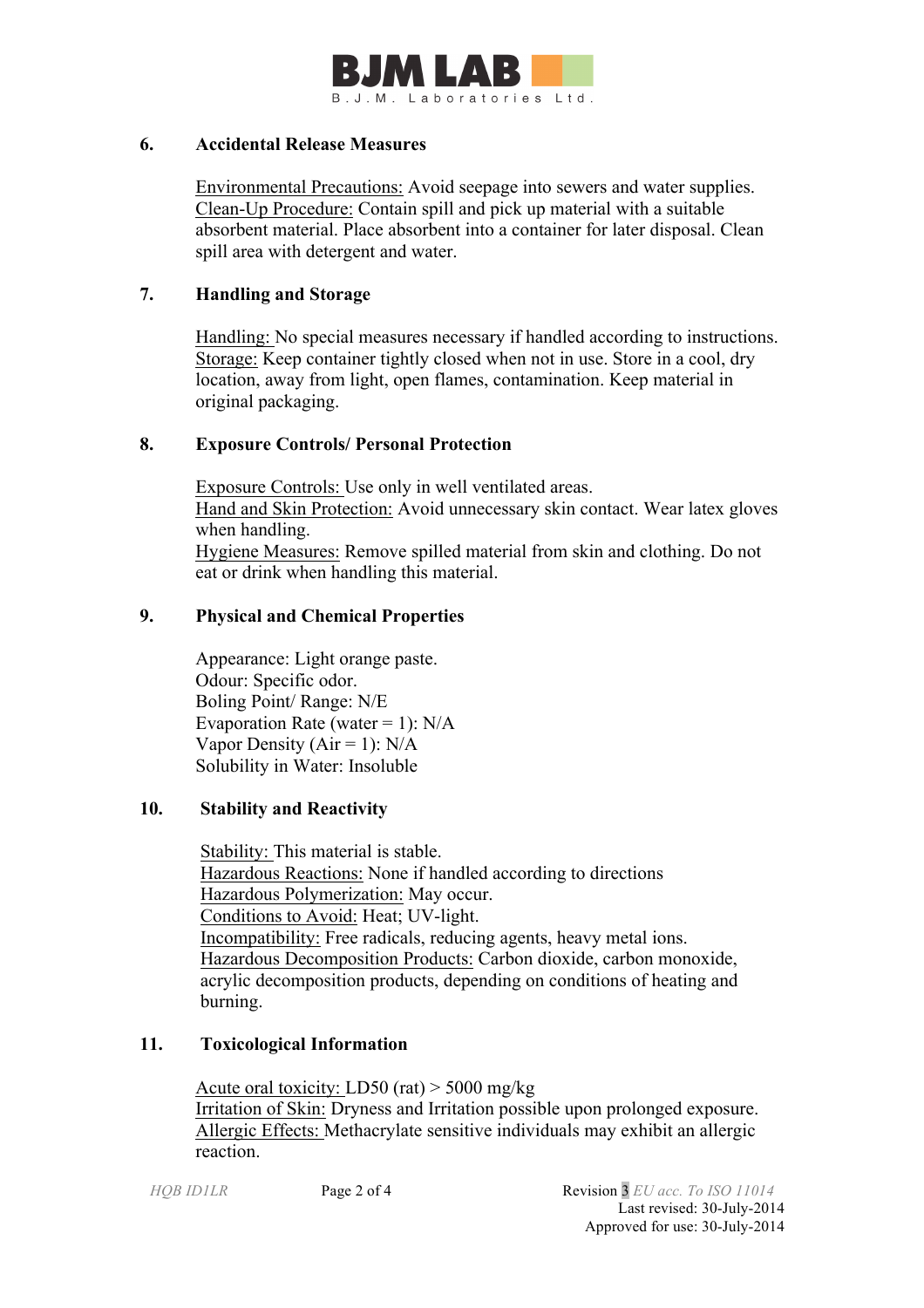

## **12. Ecological Information**

 Do not discharge into suvers or water supplies. Environmental persistence and degradability: No data available. Ecotoxicity: No data available.

#### **13. Disposal Considerations**

 May be disposed of in landfill or incinerator In accordance with local, state and federal regulations.

## **14. Transport Information**

| 14.1 Transport at land | ADR                    | <b>RID</b>       |
|------------------------|------------------------|------------------|
|                        | <b>UN</b> Number       | Kemler<br>Number |
|                        | Packing Group          |                  |
|                        | Proper shipping name   |                  |
| 14.2 Transport at sea  | <b>ADNR</b>            | <b>IMDG</b>      |
|                        | <b>UN</b> Number       |                  |
|                        | <b>EMS</b>             | <b>MFAG</b>      |
|                        | Packing Group          |                  |
|                        | Proper shipping name   |                  |
| 14.3 Air transport     | <b>ICAO / IATA-DGR</b> |                  |
|                        | <b>UN</b> Number       |                  |
|                        | Proper shipping name   |                  |
|                        | Subsidiary Risk        |                  |
|                        | Labels                 |                  |
|                        | Packing Group          |                  |

 U.S. DOT Shipping Name: Not Regulated U.S. DOT Hazard Class: None U.N/ N.A. Number: None U.S. Dot Packing Group: None Other: Not considered hazardous cargo.

# **15. Regulatory Information**

This product requires classification according to the criteria of EC. The product is a medical device according to the EC-directive 93/42.

- 15.1 UN Number
- 15.2 National regulations
- 15.3 EU number
- 15.4 Hazard symbols



15.5 Hazard designation

Xi: Irritant. 15.6 Risk phrases

R: 36, 37/38, 43 22 Harmful if swallowed 36 Irritating to eyes.